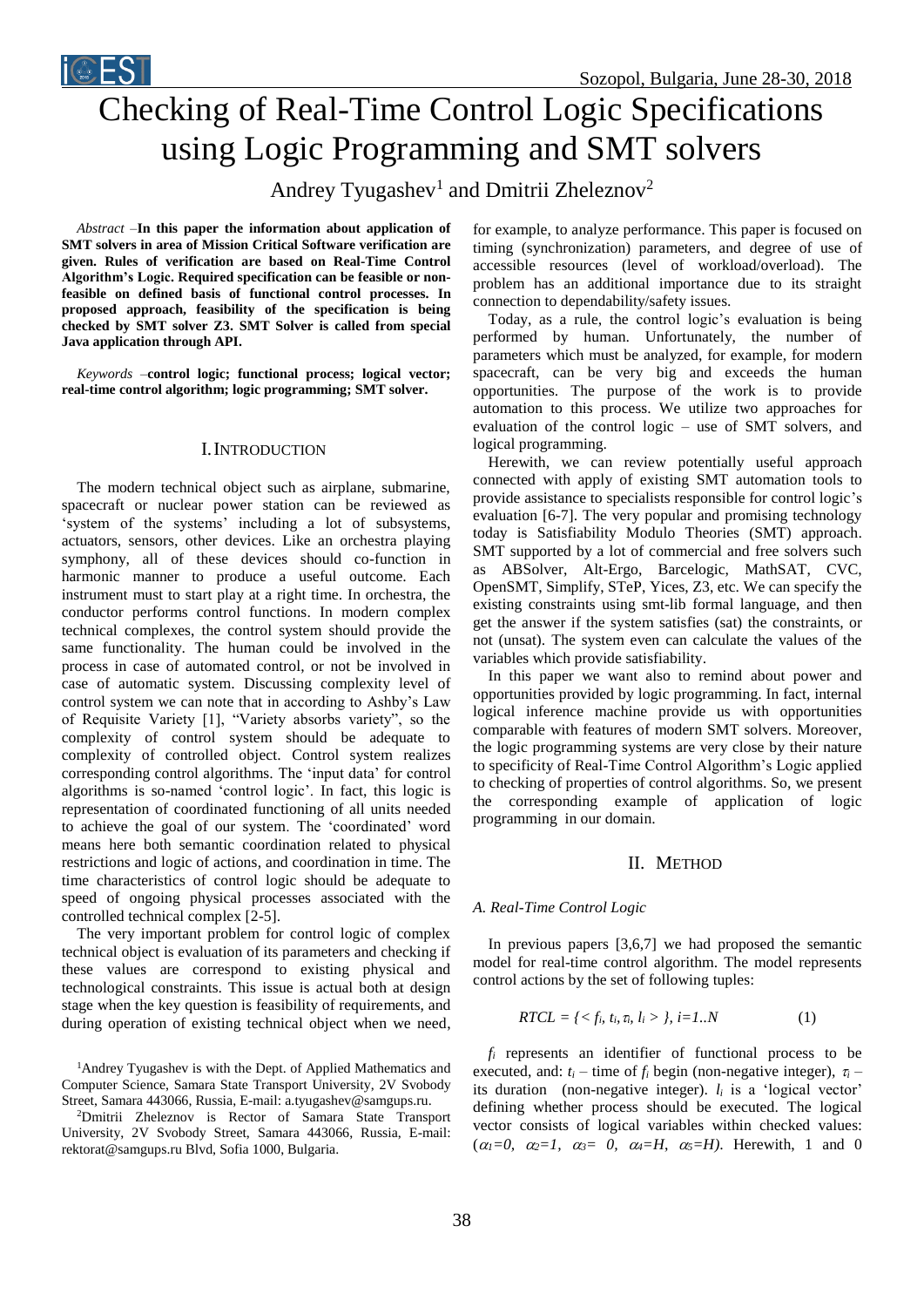

corresponds to True and False, and 'H' value means that execution of the process is not depends on value of this logical variable. The presence of logical variables in the model allows specifying a set of options of implementation of the algorithm (including normal and abnormal situations).

Some parameters can be specified by a known constants, some be initially unknown and stated as variables.

The constraints and requirements for real-time control logic can be specified using language of CA formal theory (calculus of real-time control algorithms) proposed by A.A. Kalentyev [3-4]. The extended version of this theory developed by author [6] – Real-Time Control Algorithm's Logic allows its usage for real control logic specification and verification.

We focus on synchronization of functional processes to be executed. The synchronization of two processes can be expressed by following operators: coincidence by begin (named CH from Russian abbreviation), coincidence by end (named CK), direct following  $(\rightarrow)$ , time uncrossing  $(\rightsquigarrow)$ , precedence  $(\le)$ , strict precedence  $(\le)$ , the overlap with the specified shift (H), parameterized following with the specification of the delay (3A). Table 1 unites short reference descriptions of them.



Fig. 1. Coincidence 'begin-begin' CH

The sense of operators becomes quite clear after looking at Fig1-6.



Fig. 2. Coincidence 'end-end' CK

The operators:  $\lt$   $\lt$  and  $\lt$  expressed 'soft' bindings where times of processes' begins and ends may vary in some intervals.



Fig. 5. Parameterized following

Special operator <l> means logical incompatibility of actions, i.e. the processes cannot be found in the same case of execution. This is means that the same logical variable has value 1 in one vector, and 0 in another.



Fig. 6. Parameterized overlap

These formal calculi are strong associated with algebraic models or real-time control algorithms [6].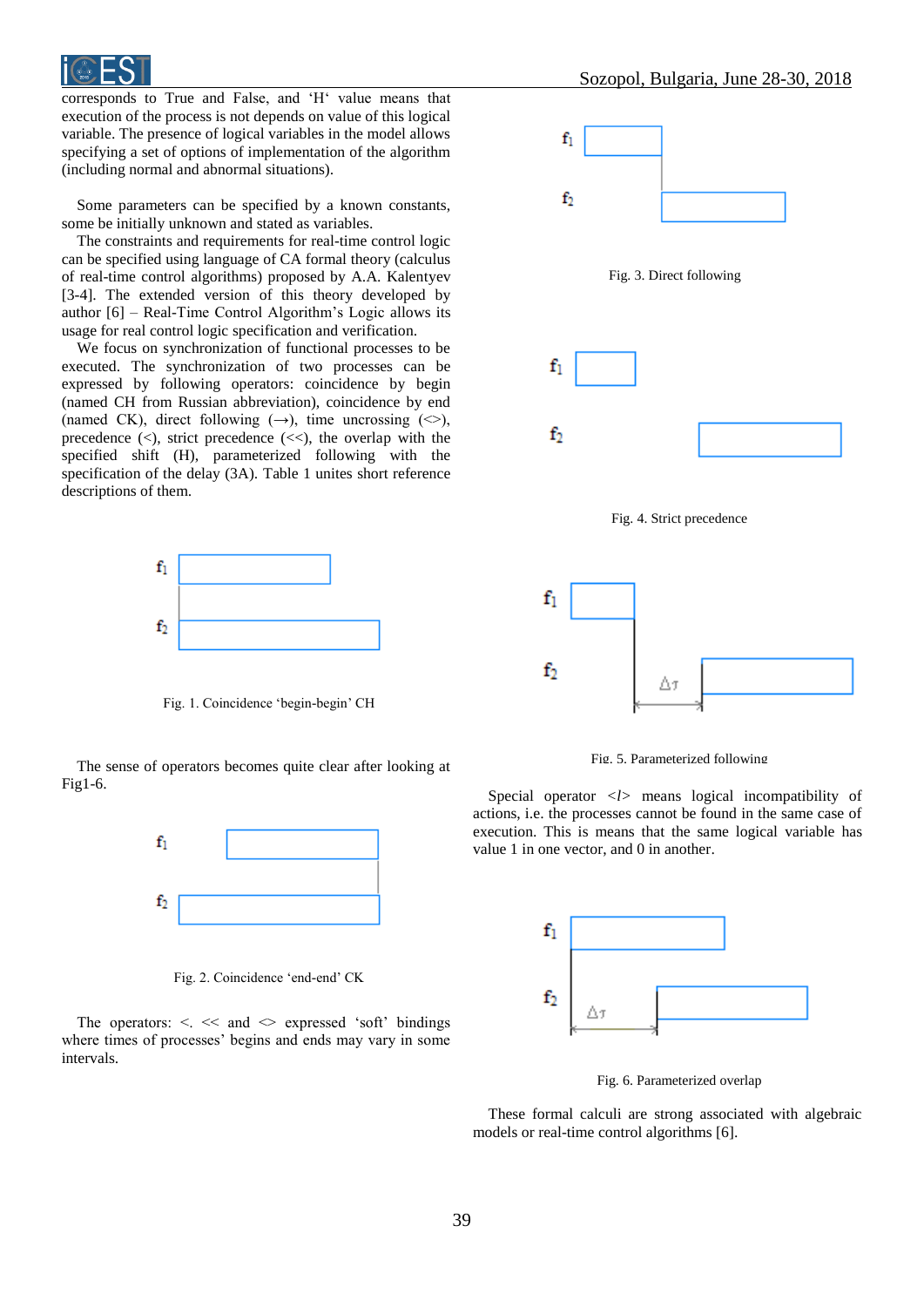

| TABLE I OPERATORS OF RTCL |                                       |                                    |  |
|---------------------------|---------------------------------------|------------------------------------|--|
| Name                      | Mean                                  | Signature                          |  |
| CН                        | 'begin-begin'                         | $(UA_1, UA_2) \rightarrow UA$      |  |
| CК                        | 'end-end'                             | $(UA_1, UA_2) \rightarrow UA$      |  |
| $\rightarrow$             | direct following                      | $(UA_1, UA_2) \rightarrow UA$      |  |
| H                         | parameterized<br>overlay              | $(UA_1, UA_2, int) \rightarrow UA$ |  |
| 3A                        | parameterized<br>following            | $(UA_1, UA_2, int) \rightarrow UA$ |  |
| @                         | absolute time binding                 | $(UA, integer) \rightarrow UA$     |  |
|                           | qualification by<br>logical condition | (condition, $UA) \rightarrow UA$   |  |

In some cases (due to values of involved variables, and specification to be checked) specification can be feasible with certain parameters of functional processes, but unfeasible with other parameters. The reader can found more detailed description in [7].

*Example 1*. For the following synchronization requirements:  $f_1 CH f_2$ ;  $f_1 \rightarrow f_3$ ;  $f_4 CK f_5$ ;  $f_3 \rightarrow f_4$ ;  $f_2 \rightarrow f_5$ , and parameters' values  $\tau_1 = 20$ ,  $\tau_2 = 100$ ,  $\tau_3 = 200$ ,  $\tau_4 = 10$ ,  $\tau_5 =$ 50, the specification is not feasible due to violation of  $f_2 \rightarrow f_5$ requirement (this fact is obvious when we look at Fig. 7).



Fig. 5. Example of feasibility checking

But if we have the another parameters, for example,  $\tau_1 = 100$ ,  $\tau_2 = 150$ ,  $\tau_3 = 70$ ,  $\tau_4 = 10$ ,  $\tau_5 = 50$ , specification becomes feasible (see Figure 8).



Fig. 6. Example of feasibility checking

The very important point is that this model can be applied not only for real-time spacecraft's flight control software (domain where it was initially developed), but for representation of any sort of activity/processes performed by human, robots, various mechanisms, etc. In other words, the presented model is invariant to nature of performer. But at the same time, the model has enough expressive power for adequate representing of Real-Time control logic's complex features in 'time space' and 'logical space'.

### *B. Ways of utilization of SMT solvers functionality*

It is not a wonder that the fundamental mathematical objects such as integers, rational and real numbers, vectors, and matrix are supported by existing SMT solvers by default. Consequently, if we will know how we can transform requirements applicable to control logic into requirements applicable to mentioned objects, then we have possibility to utilize functionality of available SMT solvers.

To do this, we use the following transition from relations between functional processes described as formulas of RTCL, to equations and inequalities on numbers.

TABLE II ASSOCIATIONS BETWEEN THE CONTROL LOGIC REQUIREMENTS AND INEQUALITIES AND EQUATIONS WITH NUMBERS

| <b>RTCL</b>            | requires                                       | comment                     |
|------------------------|------------------------------------------------|-----------------------------|
| formulae               |                                                |                             |
| $f_i$ CH $f_i$         | $t_i = t_i$                                    | equation of numbers         |
| $f_i$ CK $f_i$         | $t_i + \tau_i = t_i + \tau_i$                  | equation of numbers         |
| $fi \rightarrow f_i$   | $t_i + \tau_i = t_i$                           | equation of numbers         |
| $3A(f_i, f_j, \delta)$ | $t_i + \tau_i + \delta = t_i$                  | equation of numbers         |
| $H(f_i, f_j, \delta)$  | $t_i + \delta = t_j$                           | equation of numbers         |
| fi < fj                | $t_i < t_i$                                    | inequality of numbers       |
| fi < < f               | $t_i + \tau_i < t_i$                           | inequality of numbers       |
| $f_i \ll f_j$          | $t_i + \tau_i < t_j \ \mathsf{V} t_j + \tau_j$ | disjunction of inequalities |
|                        | $< t_i$                                        |                             |
| $f_i$ < $l$ > $f_j$    | set of boolean                                 | logical incompatibilities   |
|                        | equations                                      | of FPs (see above)          |

#### *C. SMT based Software Tool Prototype*

Some of free SMT solvers provide API for calling them from user software. Some of them, for instance, Z3, accessible through Internet, the user can online specify required or unwanted properties using smt-lib language. Using this opportunity, we tried to apply functionality provided by SMT solver, for control logic checking. For this purpose, the software tool prototype was developed. Using the prototype, we have successfully validated prospectiveness of this approach.